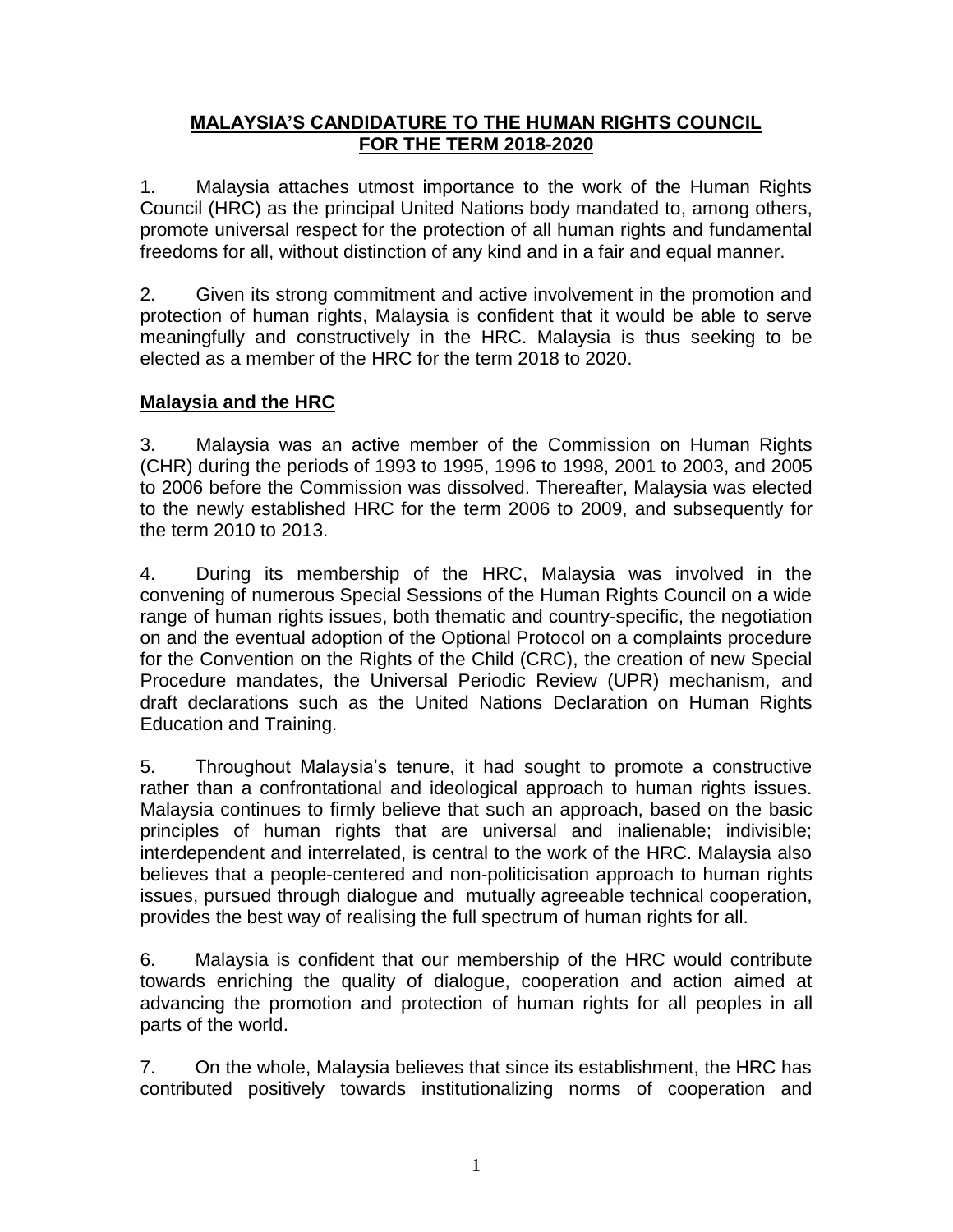collaboration in global efforts aimed at tackling human rights issues. If elected to the Council, Malaysia will remain committed to further enhancing and strengthening these norms and values.

8. Malaysia reaffirms its belief in the UPR mechanism as one of the most important innovations adopted in recent times by the UN human rights system. Malaysia successfully undertook its first UPR in February 2009 and its second UPR in October 2013. The Government remains committed to participating in this mechanism, in efforts to promote and protect human rights in the country, and globally. In the national context, Malaysia acknowledges the need to continuously monitor and where necessary, to improve the implementation of those recommendations with a view to ensuring the continued enjoyment and exercise of all human rights by all persons in Malaysia.

9. As a developing country on a trajectory towards achieving a developed nation status, Malaysia is keenly aware of the need for capacity-building and technical assistance in the promotion and protection of human rights. In this regard, Malaysia believes that a stronger global partnership between the developed and developing countries could positively contribute to such progression through, among others, information sharing and technical exchanges.

10. Inclusivity and development have long been at the heart of Malaysia's own transformation. In this regard, Malaysia recognises the linkages between the recently adopted landmark 2030 Agenda for Sustainable Development and the wider human rights context, with the 17 Sustainable Development Goals (SDGs) encompassing virtually all internationally recognized human rights principles and standards. Therefore, Malaysia hopes to work together with other HRC members towards the development of human rights norms, based on a common goal of implementing the 2030 Agenda for Sustainable Development.

11. Like many delegations, Malaysia acknowledges that there is room for improvement in the HRC. During both of its terms as a HRC member, Malaysia believes that it had played a constructive role in the first years of the Council's establishment, as well as in the 2011 review of the work and functioning of the HRC.

#### **Malaysia's efforts at promoting and protecting human rights at the national level**

12. Since independence in 1957, Malaysia's efforts to promote and protect human rights at the national level are reflected in its various laws and regulations, underpinned by the Federal Constitution of Malaysia, which provide the basis for these efforts.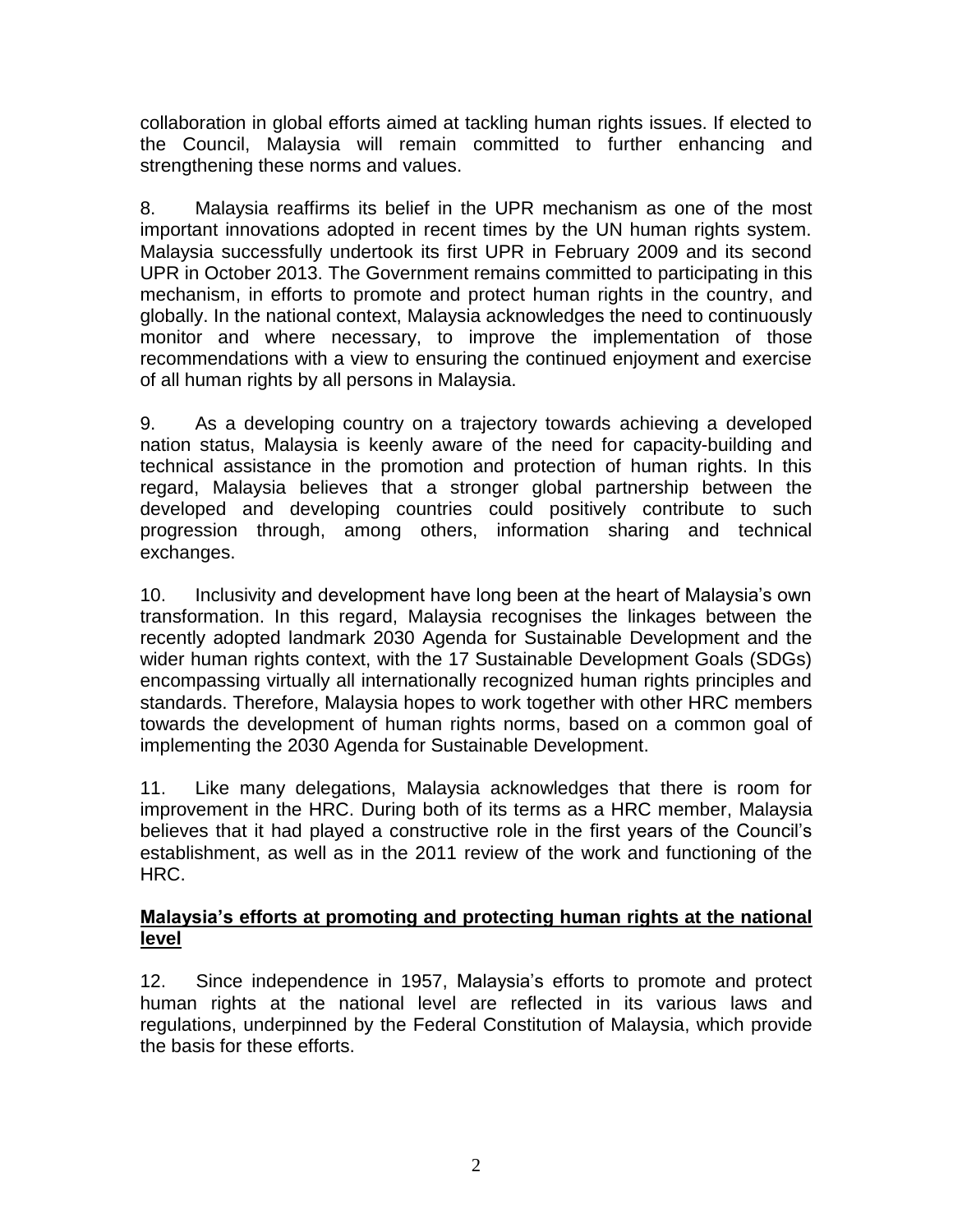13. The Federal Constitution contains provisions on equality and equal protection before the law. Further, the Federal Constitution also provides for certain measures to ensure the adequate advancement of the *Bumiputra* (native sons of the soil), aboriginal people and natives of the States of Sabah and Sarawak. These measures are to ensure that these groups have equal enjoyment of human rights and fundamental freedoms. At the same time, the Federal Constitution emphasises the State's responsibility to safeguard the legitimate interests of other communities.

14. Additionally, while the Federal Constitution recognises Islam as the religion of the Federation, it further states that other religions may be practiced in peace and harmony in any part of the Federation. As such, it is clear that key values which include moderation, tolerance, and understanding, inherent in the Federal Constitution, provide the nation's moral compass.

15. The Government had recently taken further measures with the intention to realise a mature, modern and functioning democracy and further enhance civil liberty in the country. The right to assemble peaceably and without arms is a right under Article 10(2)(b) of the Federal Constitution, and the Peaceful Assembly Act enacted in 2012 introduced precision for its citizens who seek to exercise this right.

16. The Security Offences (Special Measures) Act, also enacted in 2012, abolished the practice of preventive detention without the authority of the Courts. Under the Act, no person shall be arrested and detained solely for his political belief or political activity. Concomitantly, various outdated legislations had been repealed, such as the Internal Security Act 1960, the Banishment Act 1959, and the Restricted Residence Act 1933.

17. Malaysia has continued to achieve significant progress in realizing economic, social and cultural rights of its people. The Government had increased allocation for the construction of new schools and related infrastructure as well as refurbishment of existing schools in the rural interior throughout the country. Vigorous efforts have been undertaken to ensure that students with special education needs enjoy wider access to education.

18. At present, Malaysia is on track towards further ensuring a structured, responsive and inclusive national health system. Significant measures have also been taken towards ensuring equitable access to needed care especially by those with no or low-income and/or in economic hardship, the chronically ill, the mentally handicapped and persons in rural or remote areas, including the indigenous population.

19. Hardcore poverty in Malaysia was successfully eradicated in 2010, while the general poverty rate has declined from almost half of the population to a mere 1.7 percent of the population in 2012. Malaysia has achieved the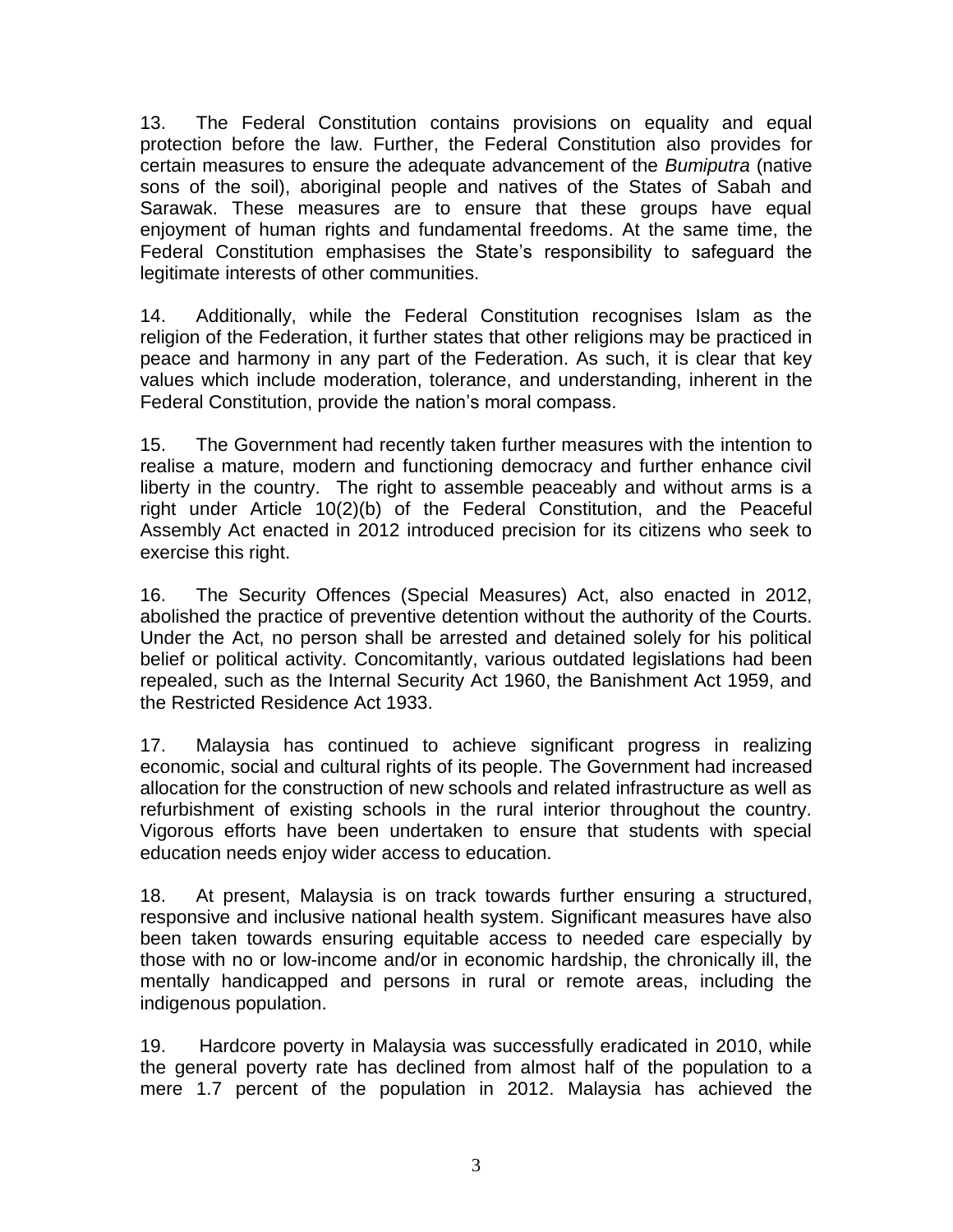Millennium Development Goals (MDGs) target on poverty reduction well ahead of schedule, with poverty eradication initiatives such as the *eKasih* programme winning international recognition from the UN Public Service Award committee.

20. Malaysia's rapid industrialisation has led to increased urbanisation which has given rise to greater financial pressures that constrains the ability of urban, middle-income households to secure quality and affordable housing. Malaysia has therefore prioritised the housing needs of those in the low and middle income categories, with specific targets including construction and delivery of affordable housing units for the urban/semi urban poor and those in the lower income bracket. Additionally, Malaysia provides house rental assistance for poor families in urban areas.

## **Malaysia's efforts at promoting and protecting human rights at the regional and international level**

21. Malaysia has also been at the forefront of efforts to promote and protect human rights at the regional level, particularly within the context of the Association of South East Asian Nations (ASEAN). Malaysia played an instrumental role in the establishment of the ASEAN Intergovernmental Commission on Human Rights (AICHR), demonstrating its steadfastness in pursuing forward-looking strategies to strengthen regional cooperation on human rights. In 2012, Malaysia and fellow ASEAN members adopted the ASEAN Declaration on Human Rights (AHRD), which reaffirmed the region's commitment to the Universal Declaration of Human Rights, the United Nations Charter, the Vienna Declaration and Programme of Action and other international human rights instruments.

22. Malaysia continues to support the work of ASEAN sectoral bodies such as the ASEAN Commission on the Promotion and Protection of the Rights of Women and Children (ACWC) and the ASEAN Committee on the Implementation of the ASEAN Declaration on the Protection and Promotion of the Rights of Migrant Workers (ACMW). Malaysia is also a strong proponent for anti-trafficking in persons through its involvement in the ASEAN Ministerial Meeting on Transnational Crime (AMMTC).

23. Malaysia has also contributed actively to the realization of human rights in all its manifestations worldwide. As a member of the United Nations, Malaysia subscribes to the philosophy, concepts and norms enshrined in the Universal Declaration of Human Rights (UDHR) which sets out the minimum and common standard of human rights for all peoples and all nations. It has also ratified the Convention on the Rights of the Child (CRC), the Convention on the Elimination of Discrimination Against Women (CEDAW), and the Convention on the Rights of People with Disabilities (CRPD).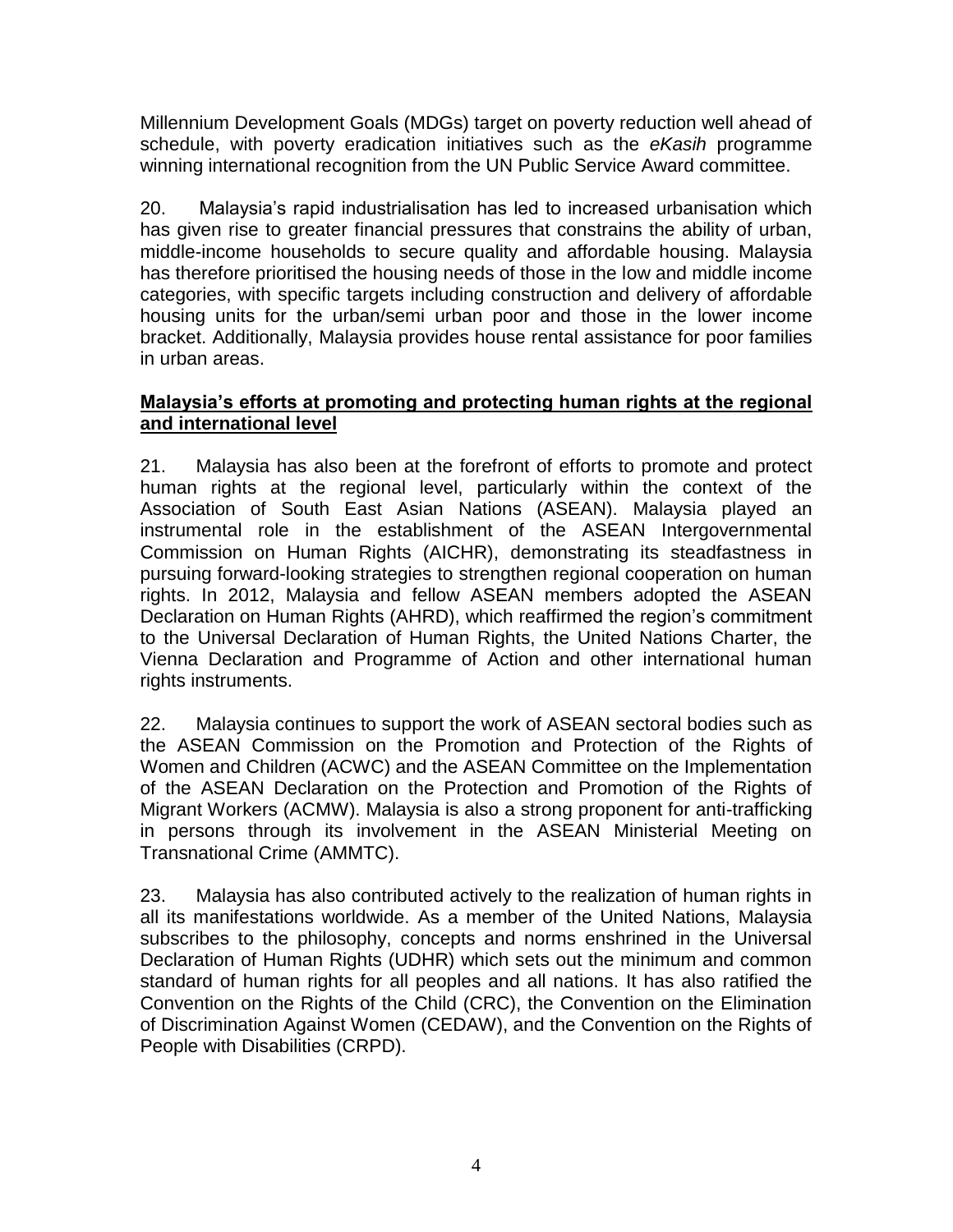24. In line with its commitment to implement the principles and provisions enshrined in these international instruments, the Government has been progressively reviewing its position in accordance with its legislative framework including the Federal Constitution, leading to the withdrawal of several reservations to both CEDAW and CRC in 2010. The Government had further reaffirmed its commitment to promoting and protecting the rights of children by acceding to two Optional Protocols to the CRC in 2012, namely on the Sale of Children, Child Prostitution and Child Pornography and on the Involvement of Children in Armed Conflict.

25. Malaysia continues to play a constructive role in promoting and protecting human rights at various United Nations fora such as the Third Committee of the General Assembly, the Human Rights Council, the Economic and Social Council and its subsidiary bodies, and the Security Council. Malaysia had also received visits from Special Procedure Mandate holders, with recent visits from the Special Rapporteur on trafficking in persons, especially women and children (2015), the Special Rapporteur on the right of everyone to the enjoyment of the highest attainable standard of physical and mental health (2014), and the Special Rapporteur on the right to food (2013).

26. In addition, Malaysia engages with the international community through its participation in numerous human rights related instruments which it is party to such as the Supplementary Convention on the Abolition of Slavery, the Slave Trade and Institutions and Practices Similar to Slavery; the Convention on the Nationality of Married Women; and the Convention on the Prevention and Punishment of the Crime of Genocide.

27. Within the context of the Organisation of Islamic Cooperation (OIC), Malaysia had strongly advocated for the establishment of the OIC Independent Permanent Commission on Human Rights (IPHRC), which promotes civil, political, social and economic rights enshrined in the OIC's covenants and declarations and in universally agreed human rights instruments, in conformity with Islamic values.

28. Malaysia also participates actively in meetings of other intergovernmental organisations, such as the Non-Aligned Movement (NAM), the Commonwealth, Asia-Europe Meeting (ASEM), and the Asian-African Legal Consultative Organization (AALCO), where various human rights issues are discussed.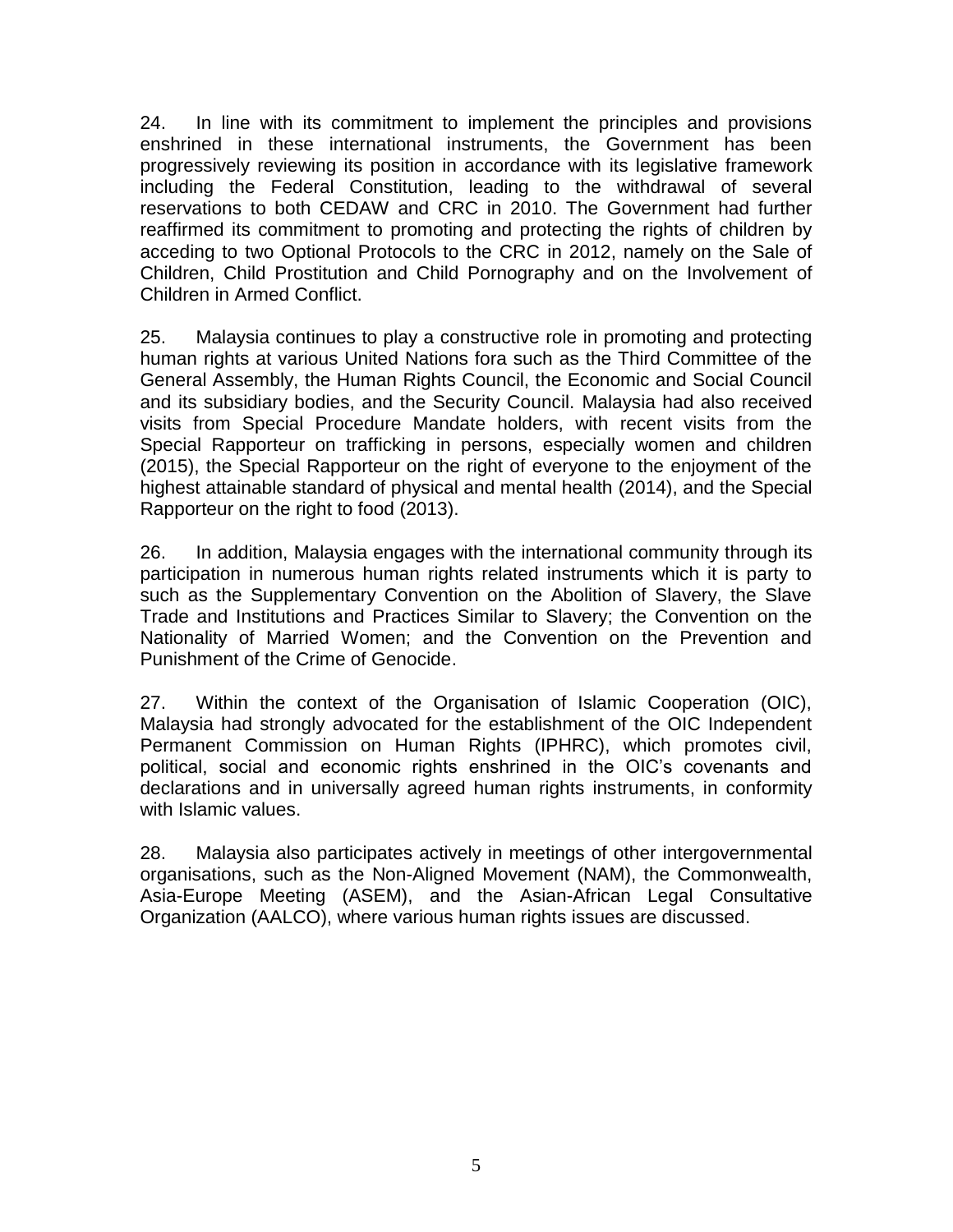#### **Pledges and voluntary commitments**

- 29. If elected to the Human Rights Council, Malaysia pledges to:-
- Engage constructively in the evolving modalities of work of the HRC to further enhance its role as a strong, fair, effective, efficient and credible institution entrusted with the promotion and protection of human rights worldwide and fundamental freedoms for all;
- Continue to support the work of the Office of the High Commissioner for Human Rights;
- Continue its active participation in the norm-setting work of the HRC;
- Nurture a spirit of cooperation within the HRC, based on the principles of mutual respect and dialogue, free from acrimony and politicization;
- Promote greater coherence between the work of the HRC with other United Nations agencies and mechanisms in achieving internationally agreed targets and goals; and,
- Actively support international action to advance the rights of vulnerable groups such as women, children and persons with disabilities.
- 30. Towards fulfilling these pledges, Malaysia is committed to:-
- Deepening cooperation at the international level in supporting the work of various UN actors and mechanisms involved in the promotion and protection of human rights such as the OHCHR, Special Procedures of the Human Rights Council, UNDP, UNFPA, UN WOMEN, UNICEF, UNHCR, INSTRAW, and UNEP;
- Upholding the principles of dialogue and cooperation among all stakeholders in furthering the promotion and protection of human rights for all peoples;
- Supporting and implementing the 2030 Agenda for Sustainable Development, particularly in realizing the right to development, including support for ongoing efforts aimed at its operationalization and implementation;
- Sharing best practices, experiences and achievements on the realization of human rights, including advancing the rights of women, children and persons with disabilities, poverty eradication, health and education with interested partners;